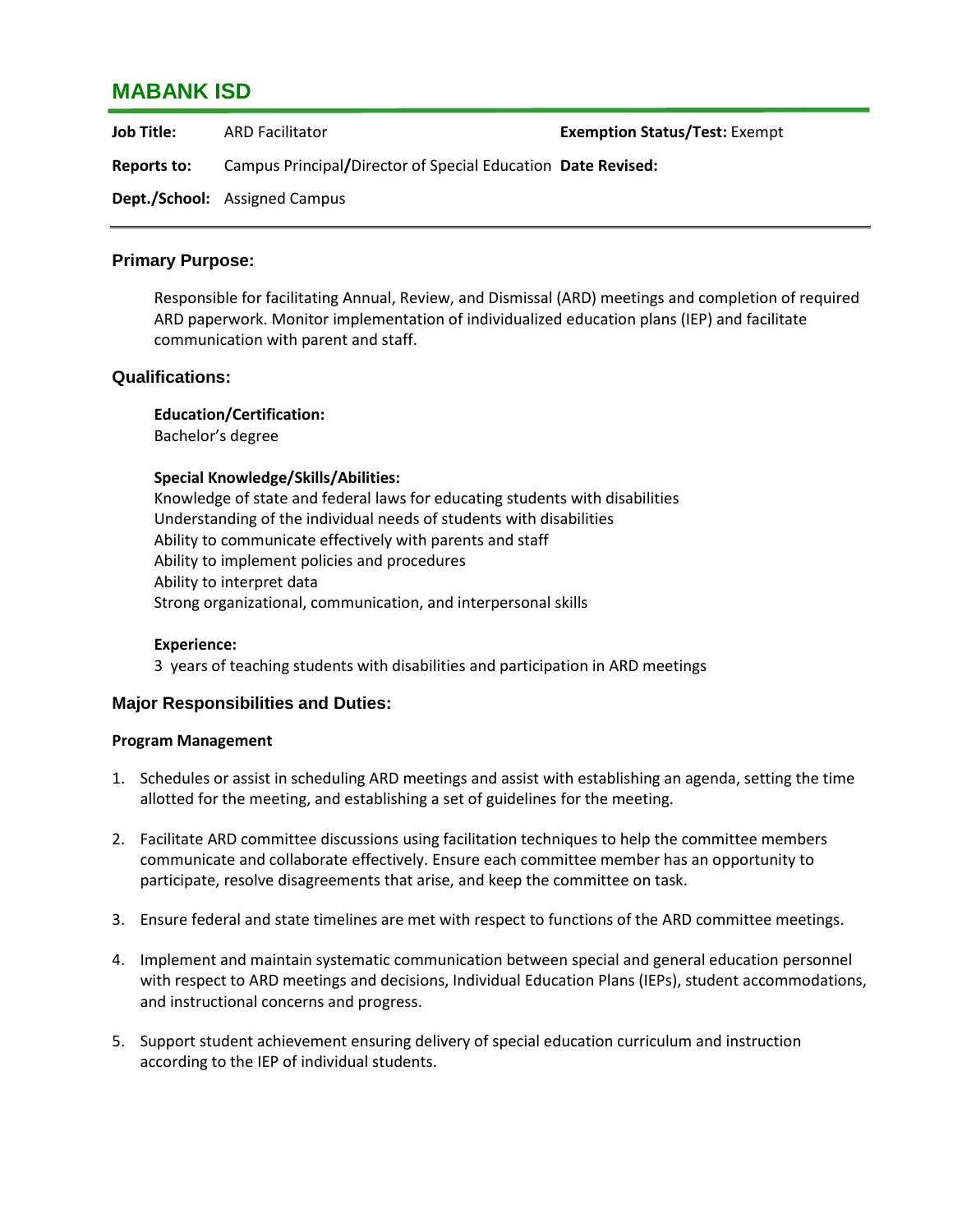- 6. Ensure student progress is evaluated on a regular, systematic basis, and findings are used to make decisions to improve program effectiveness as it relates to specific student needs. Offer and implement changes when warranted.
- 7. Collaborate with teacher to address student achievement deficiencies focusing resources, materials, and technology to promote satisfactory classroom performance. Encourage and support the development of innovative instructional programs.
- 8. Assist in monitoring the instructional process to ensure program activities are aligned with desired outcomes and IEP.

## **Instructional Support**

- 9. Support the district's student management policies and expectations for student behaviors related to the special education program.
- 10. Use coaching skills to support staff, build capacity, and provide technical assistance.
- 11. Provide orientation to new staff on procedures for effective implementation of the campus ARD process.

#### **Communication and Community Relations**

- 12. Establish and maintain a positive relationship with principals, teachers, staff, and parents by supporting innovation and efforts in educating students with disabilities.
- 13. Serve as parent liaison in matters pertaining to student assessment, program eligibility, and IEPs.
- 14. Articulate the district's mission and goals in the area of special education and solicit support in realizing the mission.

#### **Policy, Reports, and Law**

- 15. Compile, maintain, and file all reports, records, and other documents as required.
- 16. Comply with policies established by federal and state law, State Board of Education rule, and local board policy in the area of special education. Make recommendations to improve program effectiveness.

## **Other**

17. Follow district safety protocols and emergency procedures

## **Supervisory Responsibilities:**

None